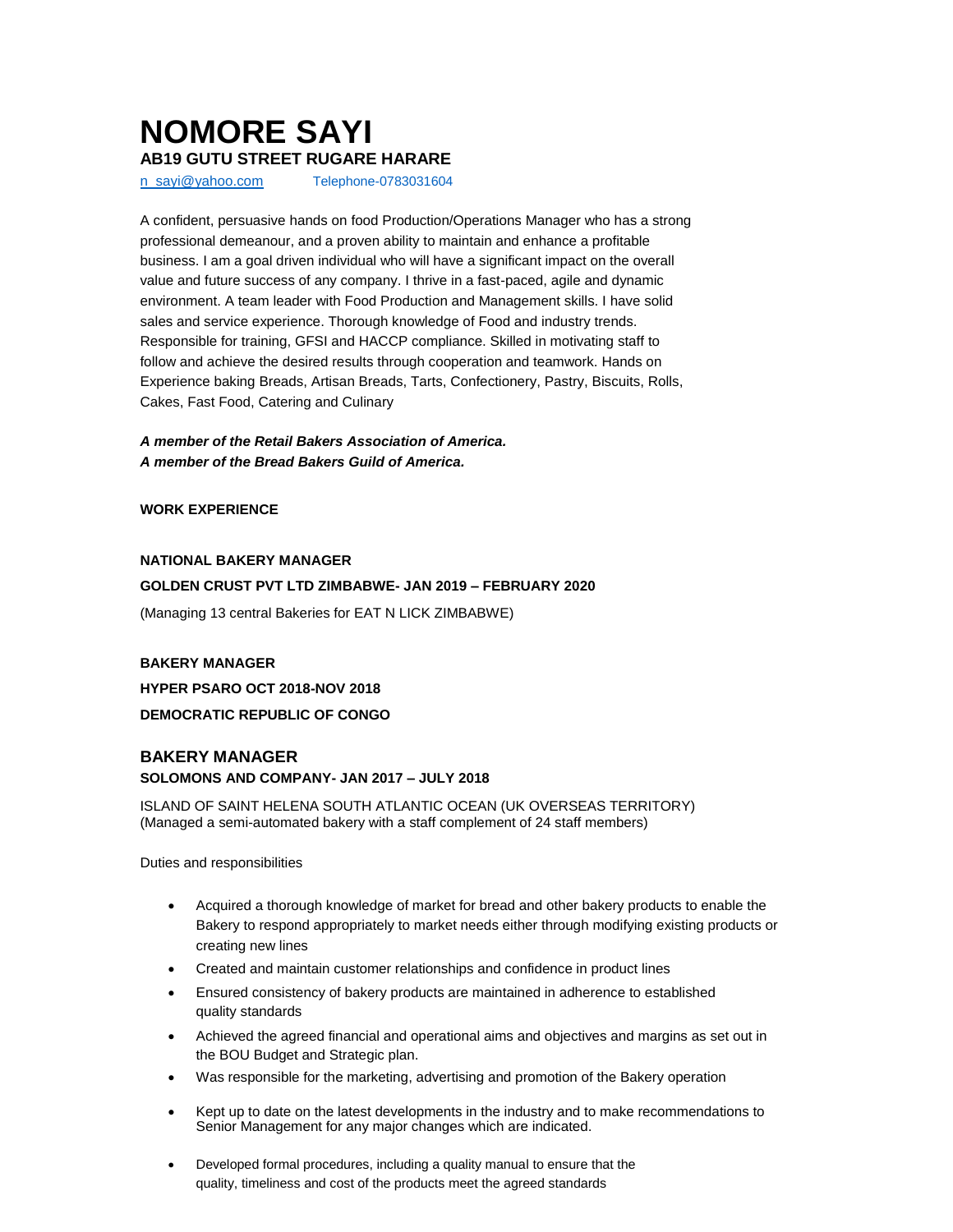- Ensured hygiene and safety standards are met at all times and plan training as and when required for staff
- Monitored staff performance and staff appraisals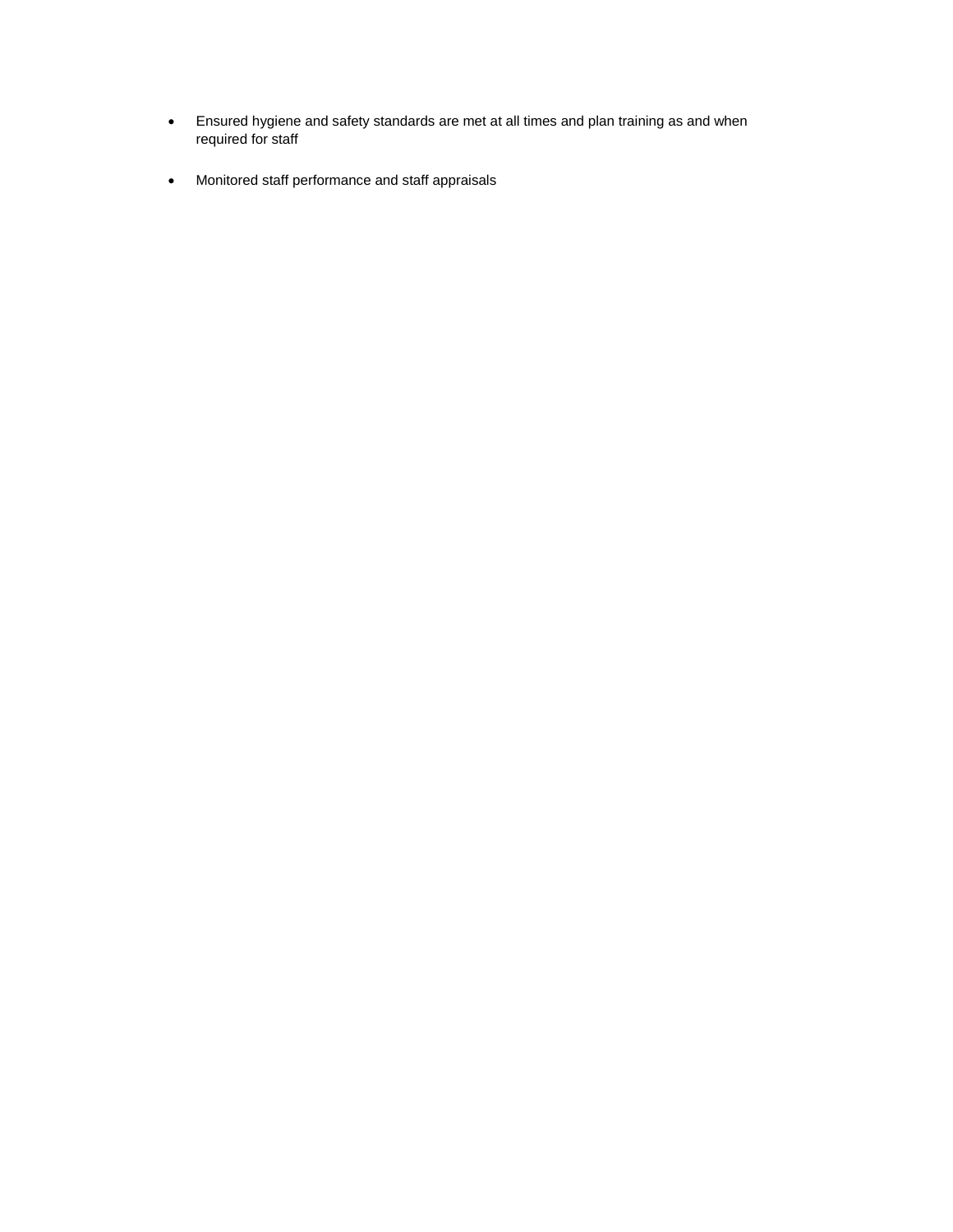Established effective planned maintenance of equipment and availability of critical spares to ensure reliable operation

- liaised with the General Manager (Production) regarding the costing and pricing of products
- Ensured that sufficient raw materials are ordered to maintain a reliable output without exceeding the maximum levels set by the Company
- Established standard times for each type of production run so that efficiency can be measured and work accurately planned
- Reviewed monthly with Senior Company Management the operational and financial performance of the bakery by reference to the agreed measures of performance
- Submitted a monthly report on bakery operations on a monthly basis
- Completed monthly Profit & Loss Variance Reporting.
- Attended full management meetings as per Company's calendar of events
- Prepared the Business Operating Unit Annual Budget.
- contributed to the Bakery Strategic annual planning process
- made recommendations in respect of capital expenditure on new equipment
- made recommendations on promoting the development of the businesses to the General Manager (Production)
- Any other duties as required by Senior Management.

## **SERVICE DEPARTMENT MANAGER ROYAL ASCOT SUPERSPAR MILNERTON CAPETOWN-SEPT 2016- JAN 2017**

Managed the following departments to reach department goals: **Hot foods, Bakery, Salad bar, Kosher, Deli, Fish, Demo, Grill**

- Worked, and developed relationships, with external suppliers to ensure the very best reputation within the industry, and received the service required to ensure that the team can deliver the highest quality product, and the highest financial return.
- Worked closely with the General Manager to ensure correct stock levels are available.
- Budget control, Product Costings and product development
- Production scheduling and Planning
- Worked closely with departmental supervisors.
- New ranges
- Purchase orders and maintained GP's
- 15% yearly growth target
- GP's Margins
- Hot foods 40%
- Deli 32-35%
- Bakery 50%
- Bakery Third party 25%
- $\bullet$  Fish 25%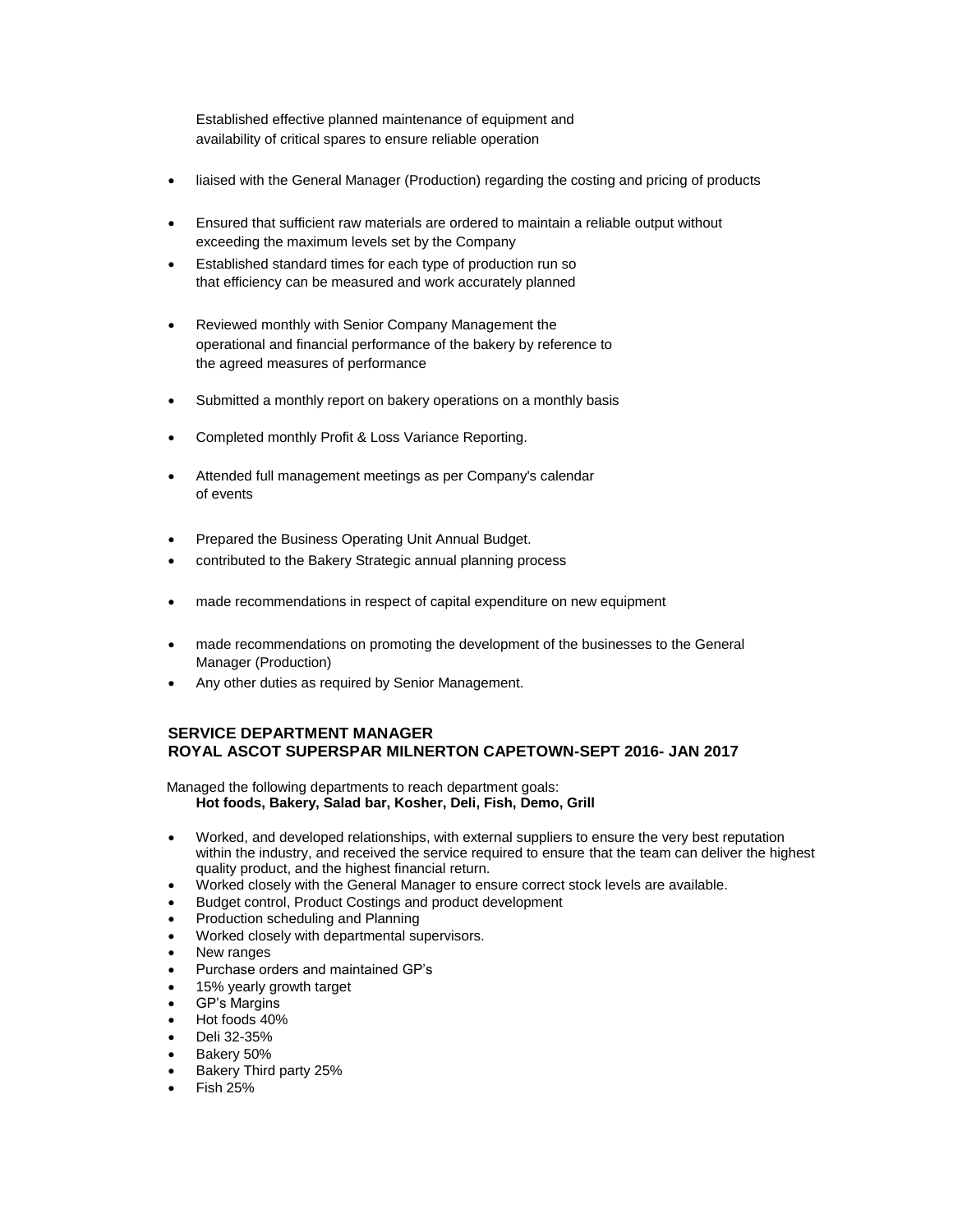- Kosher 18 20%
- Salad bar 35%
- Managed daily, weekly, quarterly and annual stock takes .Maintain the management of invoices and journals and monitor expenditure associated with catering equipment repair, manage the asset register and assist in budget setting each year for the department.
- Customer service-ensuring good customer service in all departments.
- Managed Showcasing themes.
- Constantly reviewed the product range to ensure that all key quality standards are maintained
- Managed the merchandising process in all departments
- Staff Management- a complement of 30+ employees
- Maintained hygiene standards
- Monthly time scheduling reporting on Web register.
- Occupational Health and Safety management and adherence.
- Providing constant leadership, counselling, advice and feedback to peers.
- Providing an environment of openness and trust, with constant feedback and performance coaching and performance reviews.

#### **BAKERY MANAGER**

#### **FOOD LOVERS MARKET PAROW CAPETOWN SOUTH AFRICA – MAY 2013 –SEPTEMBER 2016**

# **DELI HOTFOODS BAKERY SUPERVISOR**

CENTURY SUPERSPAR PAROW CAPETOWN –FEB 2011 – APRIL 2013

# PERSONAL ATTRIBUTES AND PROFICIENCIES.

I am courteous and focused on providing a consistently high standard of customer service.

I am standards driven and detail orientated.

Ability to multi-task in a fast paced environment

Extensive culinary, dough, confectionary knowledge Persistent and skilled at negotiating with supplier Experience in working across functions to improve customer service.

Able to manage time and projects effectively.

Ability to think through and solve problems methodically.

High degree of personal integrity and professionalism.

Proficient with Symphony, Spar Integrated goods management system, Chipkins Bakery Computerized costing program.

Proficient with Ms-word, Ms-excel, Ms-PowerPoint

## **EDUCATION**

**HIGHER IN CERTIFICATE IN ECONOMIC AND MANAGEMENT SCIENCES-UNIVERSITY OF SOUTH AFRICA 2014-2015 DIPLOMA IN PROCUREMENT AND SUPPLY (CONTRACTS AND ACQUISITIONS) CIPS (UK) EXPECTED**

**ORDINARY LEVEL-MUFAKOSE HIGH SCHOOL HARARE ZIMBABWE**